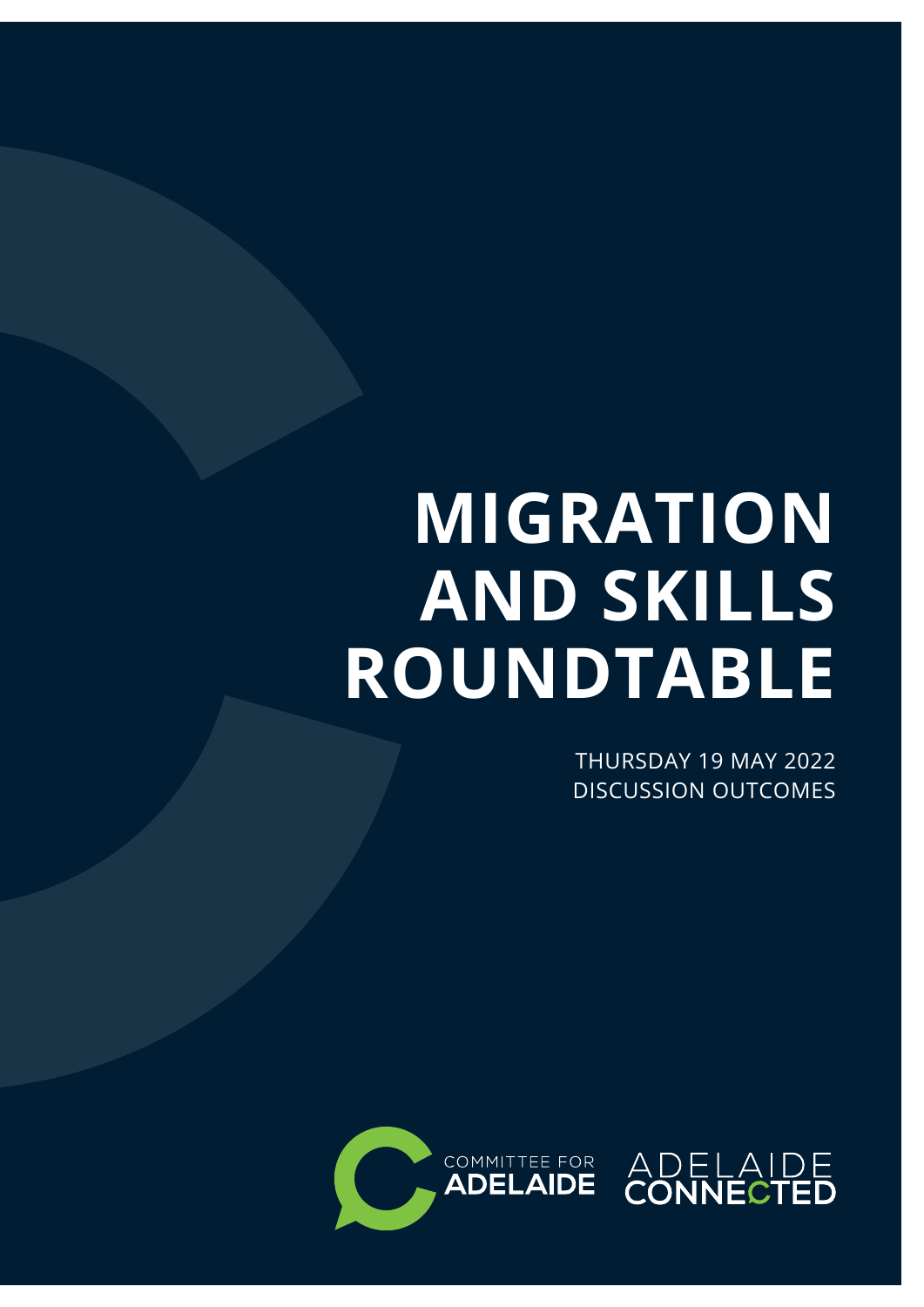## **THE CHALLENGE**



#### **Our share of Australia's population has declined**



IN 2020-21 SA ONLY RECEIVED

**6.1%**

(9,829) OF AUSTRALIA'S TOTAL MIGRANT INTAKE LESS THAN OUR FAIR SHARE

we want our intake to **be at least 10%** to meet our ambitions for business and economic growth in the state

**At 40, SA has the oldest median age of all mainland states and territories**

**Overseas migration will increase in importance as our population ages due to declining fertility rates**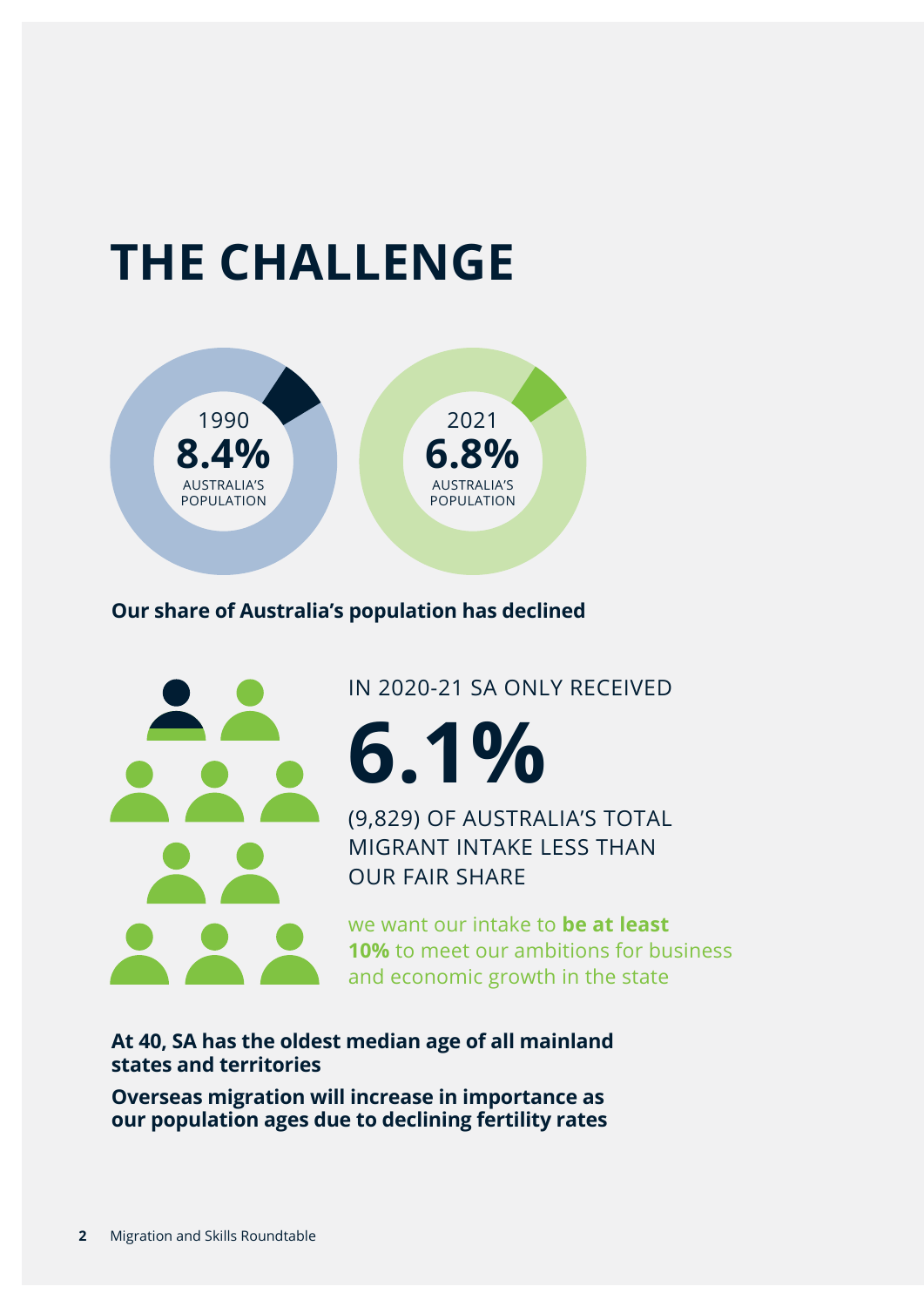

44% of migrants coming are not working in their nominated occupation compared with 30% nationally



54% are working below skill level compared with 25% nationally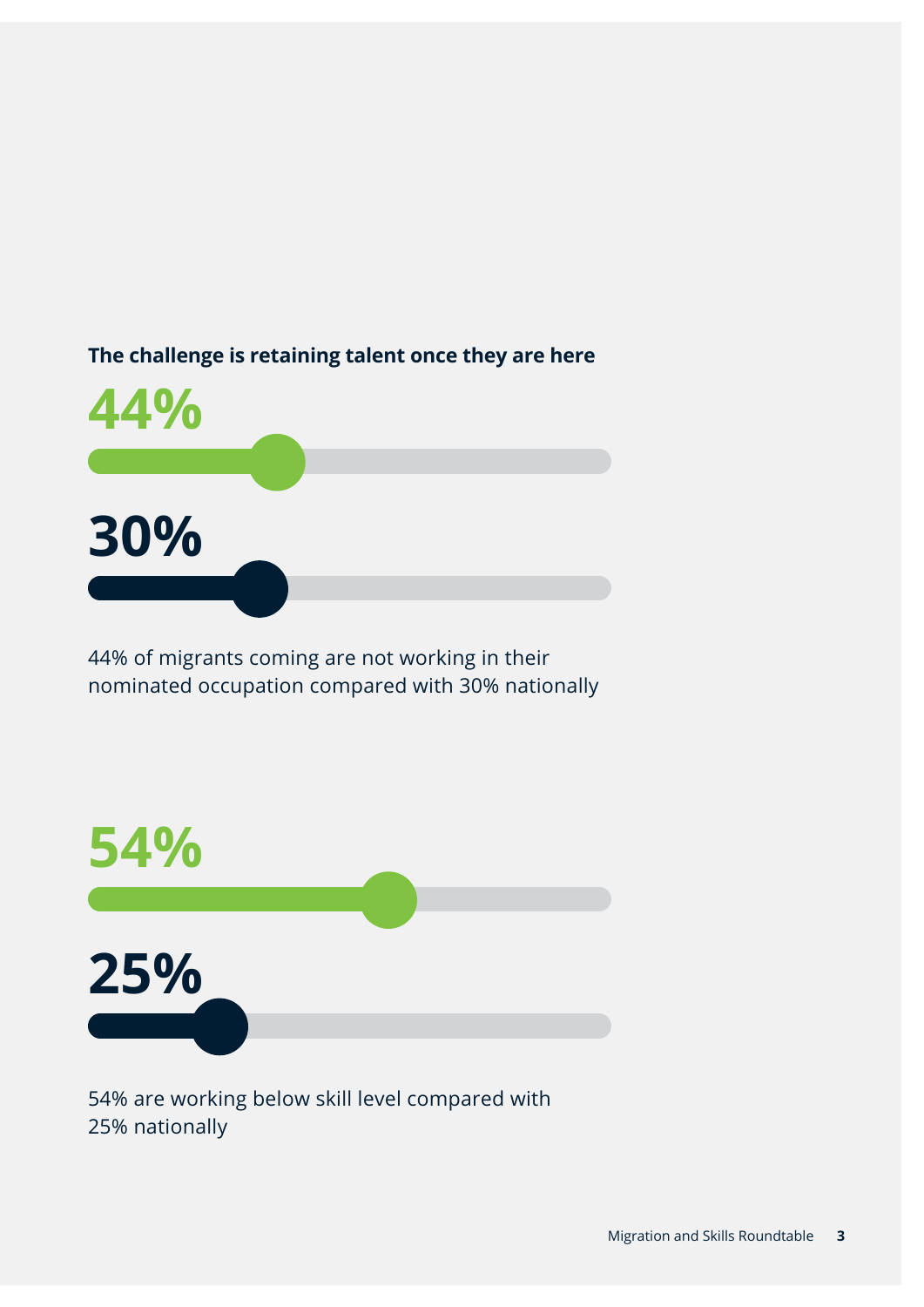#### **What factors, policies or actions does your business utilise to retain skilled migrants in South Australia? What are most impactful?**

- Being an 'Employer of Choice':
- > employing at the correct skill and salary level – providing guaranteed award wages where relevant (particularly important for hospitality staff retention)
- > great onboarding practices
- employee focused, making employee feel wanted and appreciated from the start. Putting more effort into better understanding their needs and providing a culturally supportive and safe environment
- > establishing a culture of wellness and appreciation
- > establishing career paths and promotions
- > offering workplace flexibility including part time arrangements
- > supporting employee connections with local networks and community
- > being creative regarding longer term incentives (e.g. offering ownership share in business)
- > providing language skills training for ESL employees if required
- Recruiting directly overseas has proven to be efficient. Retention starts at recruitment stage
- Collaborative projects and programs between universities and industry are valuable (in US Pittsburgh industries approach universities but this is not common practice here in SA)
- Paid student internships students are the perfect age to settle in SA
- Encouraging international students to do business placements so they can develop relationships with industry
- Providing a welcome and inclusive environment. Welcoming students / migrants on arrival (e.g. Mayor welcomes students in region)
- Lifestyle factors are important for retention in SA plus real estate availability and affordability, access to schooling – financial incitement is not viable in the longer term
- Securing accommodation for migrants prior to commencing job, particularly critical in regional areas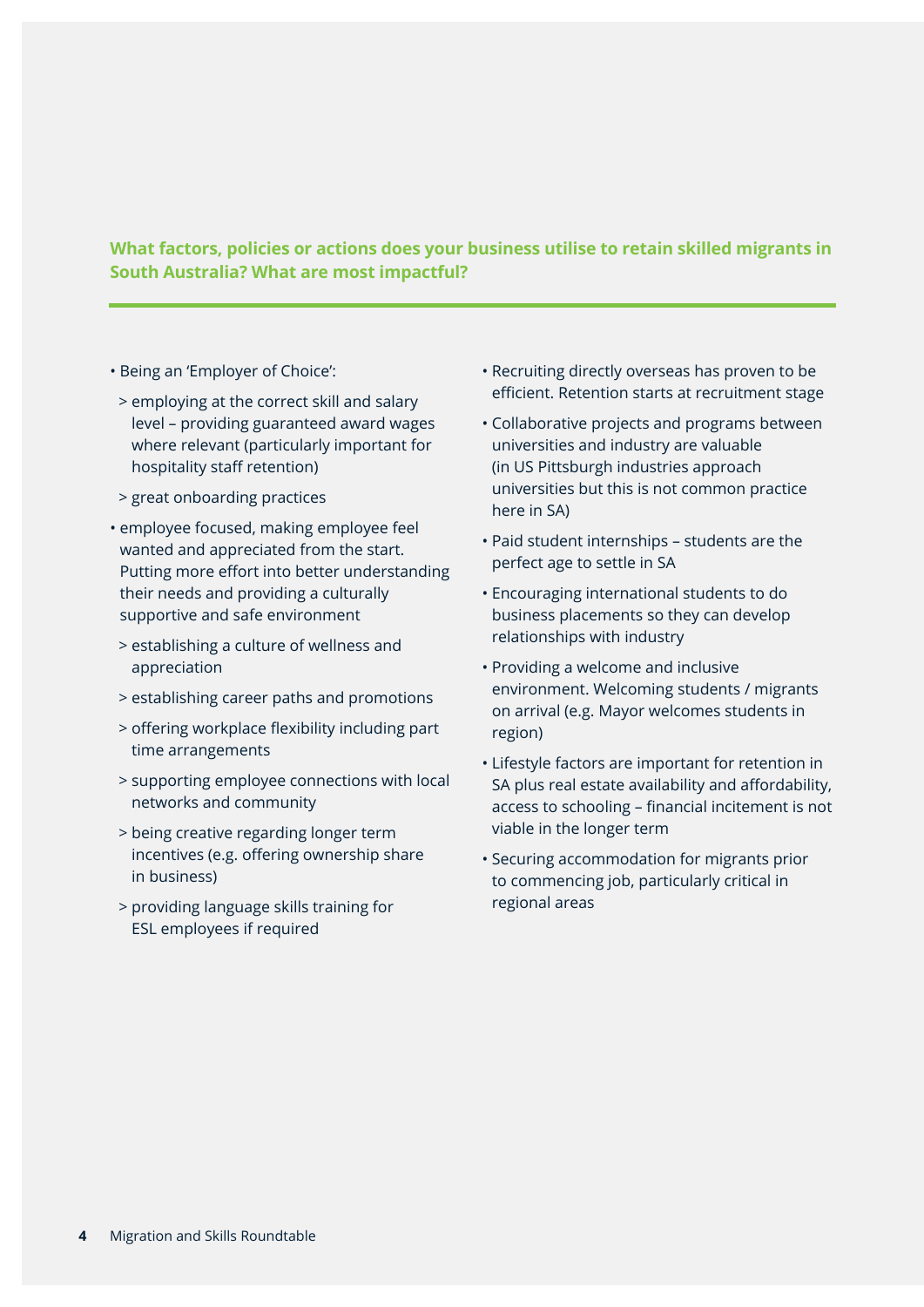#### **What are the barriers to employing skilled migrants who are already onshore and able to work in South Australia?**

- Adelaide's reputation is an issue nationally and globally. An old school view of Adelaide still exists nationally. Globally, Adelaide is not well known. When migrants arrive interstate and are looking to relocate, they hear negative comments about Adelaide
- Wages are lower in SA compared to other states – remuneration is challenging, and it is difficult to compete on a cost basis when enticing talent to relocate here. Companies are paying 'top dollar' for skilled migrants. Poaching by other businesses is common
- Migrant skill sets that cannot be accommodated locally lead to jobs mismatch. We need to match incoming skill sets with quality job offers
- English as a Second Language (International Education sector) – English language proficiency is a barrier to local employment and can impact employers' willingness to take on an international students:
	- > there is a need for a base level of understanding when students leave university
	- > support is needed for students to develop English proficiency before moving into local workforce
- Lack of cultural awareness and understanding about where migrants are coming from. Cultural barriers can inhibit communication
- There is a local bias towards people who have previously worked in Adelaide. This exists across state boundaries so the impact on migrants is amplified even further
- Racism is a challenge both unconscious and conscious racism from employers and recruiters
- Workforce diversity can impact how welcoming and culturally sensitive an organisation is. SME sector is large in SA therefore diversity can be a challenge. There can be a lack of cultural awareness and understanding about where migrants are coming from. Cultural barriers can inhibit communication
- Employers often perceive visa requirements relating to international students as being complex and there is a lack of confidence in the system regarding applications. This impacts recruitment of students into local industries – education/awareness of international student visa and post-study visa could better support business
- 'Work from anywhere' mentality is common now due to Covid border closure impacts, particularly an issue for white collar – it's hard to attract local workers as they can live here but get hired and paid more from interstate companies
- Genuine Temporary Entrant requirements for international students create a 'bias' in the system towards 'Temporary' and contradict efforts in SA to retain skilled talent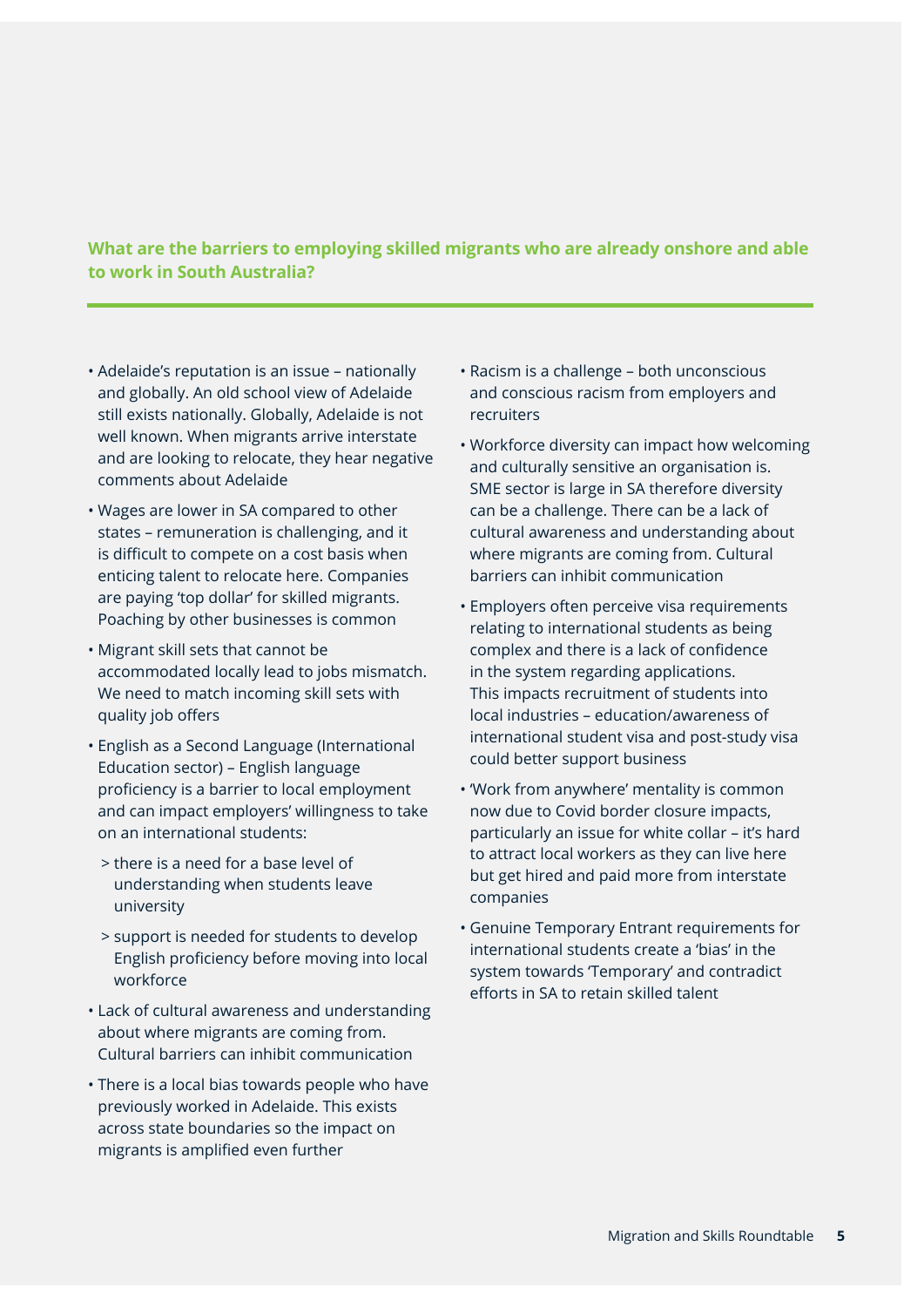#### **What are the barriers to employing skilled migrants who are already onshore and able to work in South Australia? (continued)**

- There are state and federal 'blanket rulings' for employee clearances to work in specific sectors. Not all employees will be working on projects that need strict clearances (Defence and IT sectors – particularly problematic). Noting that migration program clearances are tough enough without additional blanket requirements
- Recognition of Prior Learning (RPL) is overly complex in many industries and can be costly which can lead to mismatch in the profession migrants are recruited into
- Construction licencing is a challenge regarding length of time it takes to process approval of licence, RPL, and requirements for TAFE face-to-face attendance
- Labour agreements (sponsored) timing and resourcing to complete requirements is an issue for businesses
- FIFO checking an issue as businesses are accountable for checking that employees meet requirements which is a resourcing burden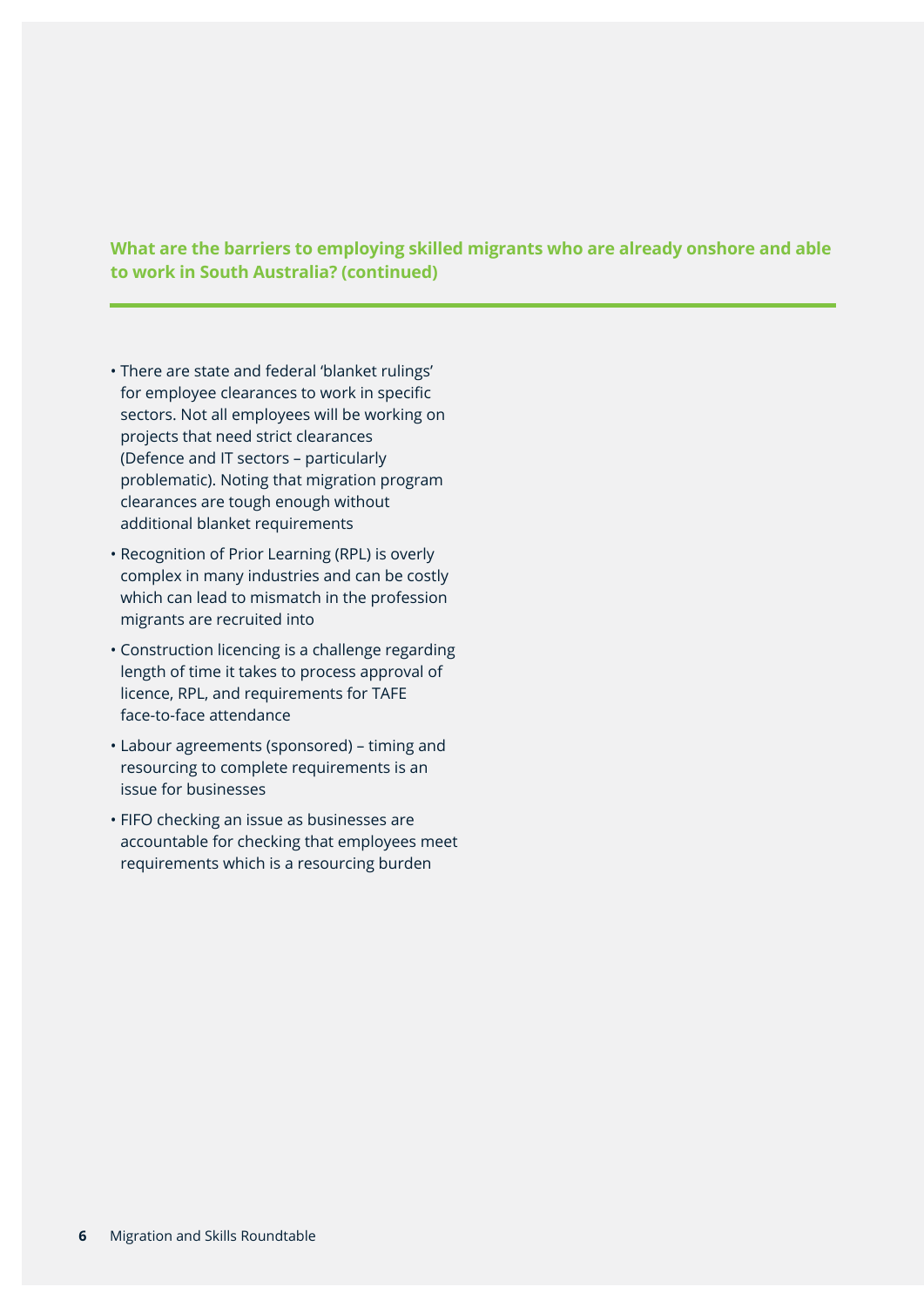#### **What can the SA Government and your organisation do to attract and better support skilled migrants into the right work?**

- Government / industry could collaborate to develop a 'Trade Show' type event to match with visa
- Migrants often find their 'cultural' group but not their 'professional' group. Is there a role for government/industry to facilitate introductions to 'professional' groups?
- Concierge services are required early on to connect those arriving with local services and employment opportunities if not secured before arrival
- Funding for existing concierge/welcome services (such as Adelaide Connected) is critical. Additional funding could assist in making services more widespread and better connected across industries and government. Services should include funding for the trailing spouse
- There needs to be a 'touch point' for migrants on entry to Adelaide. Arrive at airport … what next? Clarity of roles needed around who does this
- Greater synergies should be developed between government and industry–some industries and population groups have their own welcoming practices; however, they should be better connected for greater impact
- Occupation lists versus job opportunities gap exists between the two
- Improve connection between government and industry to align demand/supply and plan for future needs
- Communication is an issue between government/industry/migrants
- Job finder needed for migrants to match their skill set with job opportunities
- Assist migrants to identify what qualifications are transferable:
	- > Qualification check
	- > Bridging courses
	- > Availability of RPL
	- > Mapping of national standards and certification requirements would be useful
- Medical / Nursing / Allied health registration process for migrants takes up to 10 weeks
- Information about migration programs should be clearer and more centralised
- Clarity is needed around joining skill sets medical/engineer
- Enhance the way jobs are promoted here in SA
- Promote 'Employer of choice' brand interstate and overseas and position Adelaide as a workplace for global companies
- Industry can work with government to highlight opportunities with employers wanting to embrace global experience – bridging process.
- Mindset change taking employers on the journey. Removing bias when looking to employ / interview staff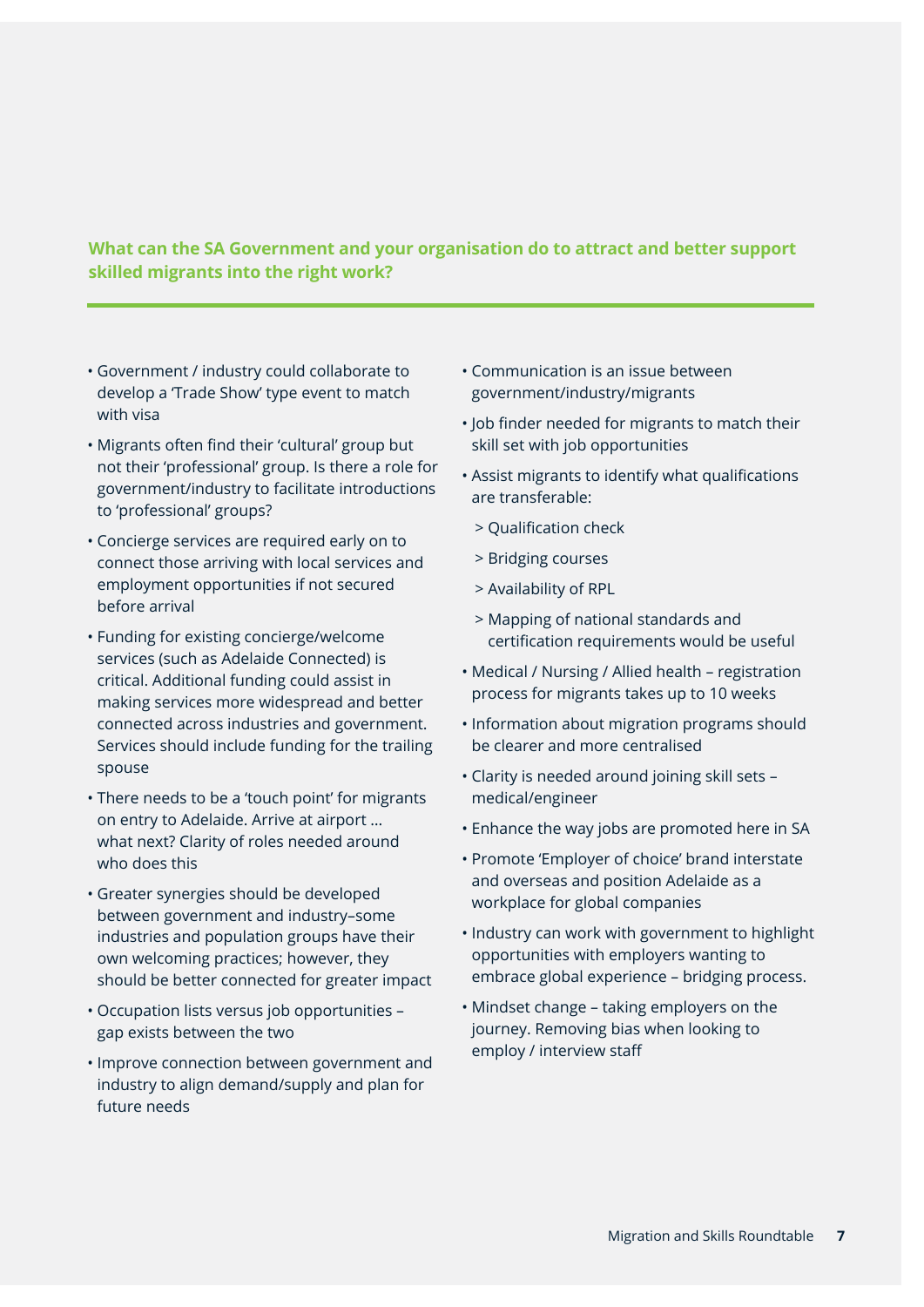#### **What can the SA Government and your organisation do to attract and better support skilled migrants into the right work? (continued)**

- Implement and promote international student programs (e.g. JobShop) – find the right placement with the right skill set to suit temporary work (e.g. Uber, Shahin, McDonalds)
- Improve connections between government and industry associations to enhance understanding of barriers and fill gaps. Support businesses to provide 'gap training' – re-education/upskilling to meet specific skill demands
- Improve partnerships with recruitment agencies and promote value/understanding of offshore experience (global)
- Develop a framework to articulate focus Business/Industry and International Students/ migrants
- Better target and promote opportunities requiring specific skill sets to certain countries and markets
- Simplify ways to Permanent Residency
- DAMA shift away from specific skill sets, costs are a barrier for employers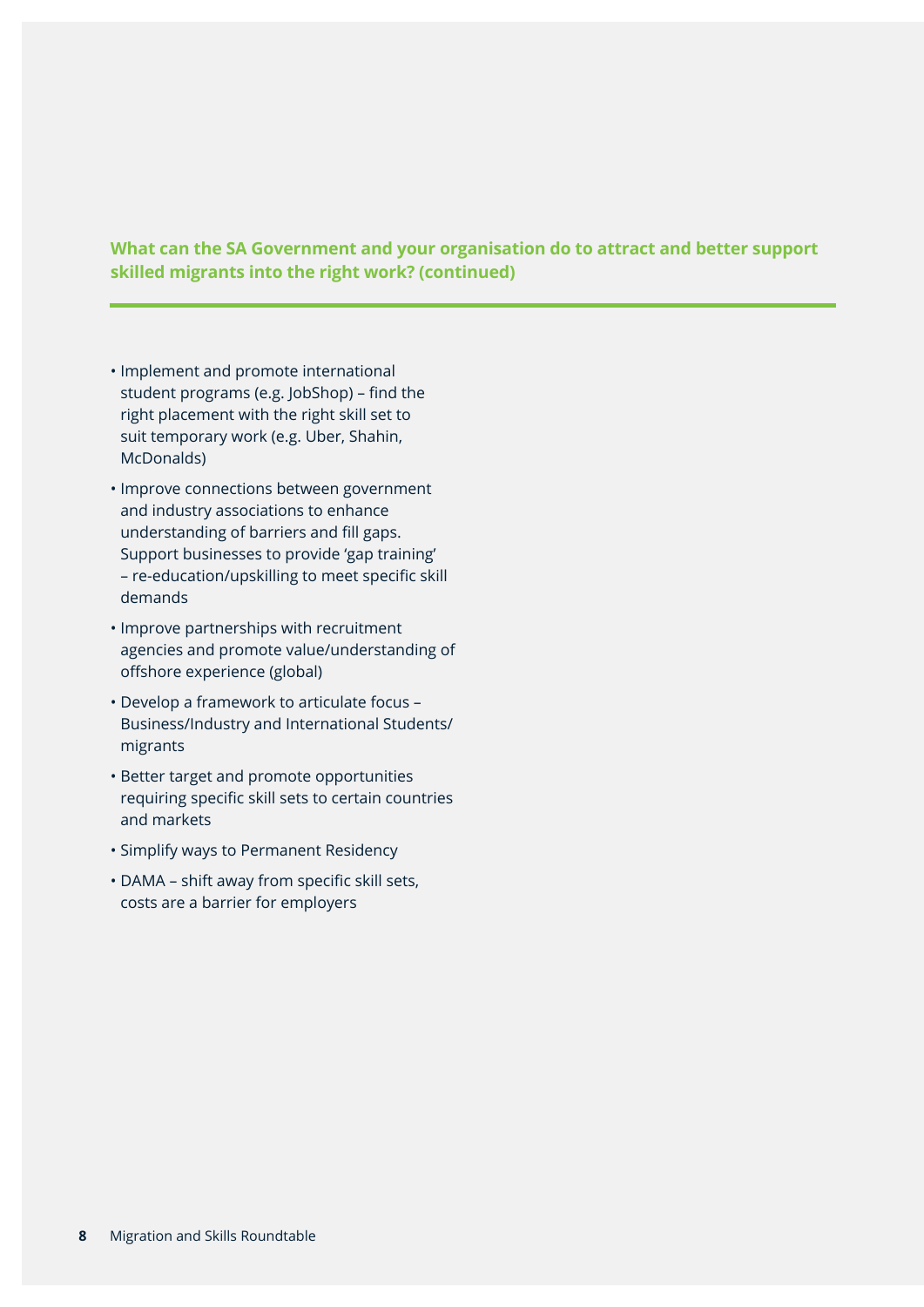#### **Outside of work, what other supports might skilled migrants need to feel welcomed into South Australian communities and workplaces?**

- A comprehensive 'welcome pack' could be developed, including concierge type services such as those offered by Adelaide Connected. This could be a centralised 'app' to access points of information for living in SA, localised for regions, to help migrants settle (e.g. Global Detroit) and provide a better understanding of services and how local systems work including:
	- > Public transport (particularly lacking in regions)
	- > Education (public or private) how to research schools
	- > Accommodation / housing
	- > Driving
	- > Costs
	- > Access to translated versions of key information
- Success and good news stories should be promoted by everyone to shift the conservative / negative mindset towards new arrivals
- Sporting, community, cultural and religious groups are all important as migrants form friendships and networks at local clubs/groups
- A more holistic approached needed to settle the whole family and accommodate individual family needs – it's not just about jobs
- Securing employment for partners (trailing spouse)
- Implement and promote international student programs (e.g. JobShop) – find the right placement with the right skill set to suit temporary work (e.g. Uber, Shahin, McDonalds)
- Improve connections between government and industry associations to enhance understanding of barriers and fill gaps. Support businesses to provide 'gap training' – re-education/upskilling to meet specific skill demands
- Improve partnerships with recruitment agencies and promote value/understanding of offshore experience (global)
- Develop a framework to articulate focus Business/Industry and International Students/ migrants
- Better target and promote opportunities requiring specific skill sets to certain countries and markets
- Simplify ways to Permanent Residency
- DAMA shift away from specific skill sets, costs are a barrier for employers
- Roles such a Ambassadors and Mentors suggested to welcome migrants (+students) in different regions/sectors – also extend this to families
- Introduce a Graduate / Student Career Service linking students with business and vice versa
- Executive level employees often met and helped by organisation with a dedicated concierge – this is needed for all migrants not just execs
- Better assistance needed for when things are not working well. Where do people go to reach out for help?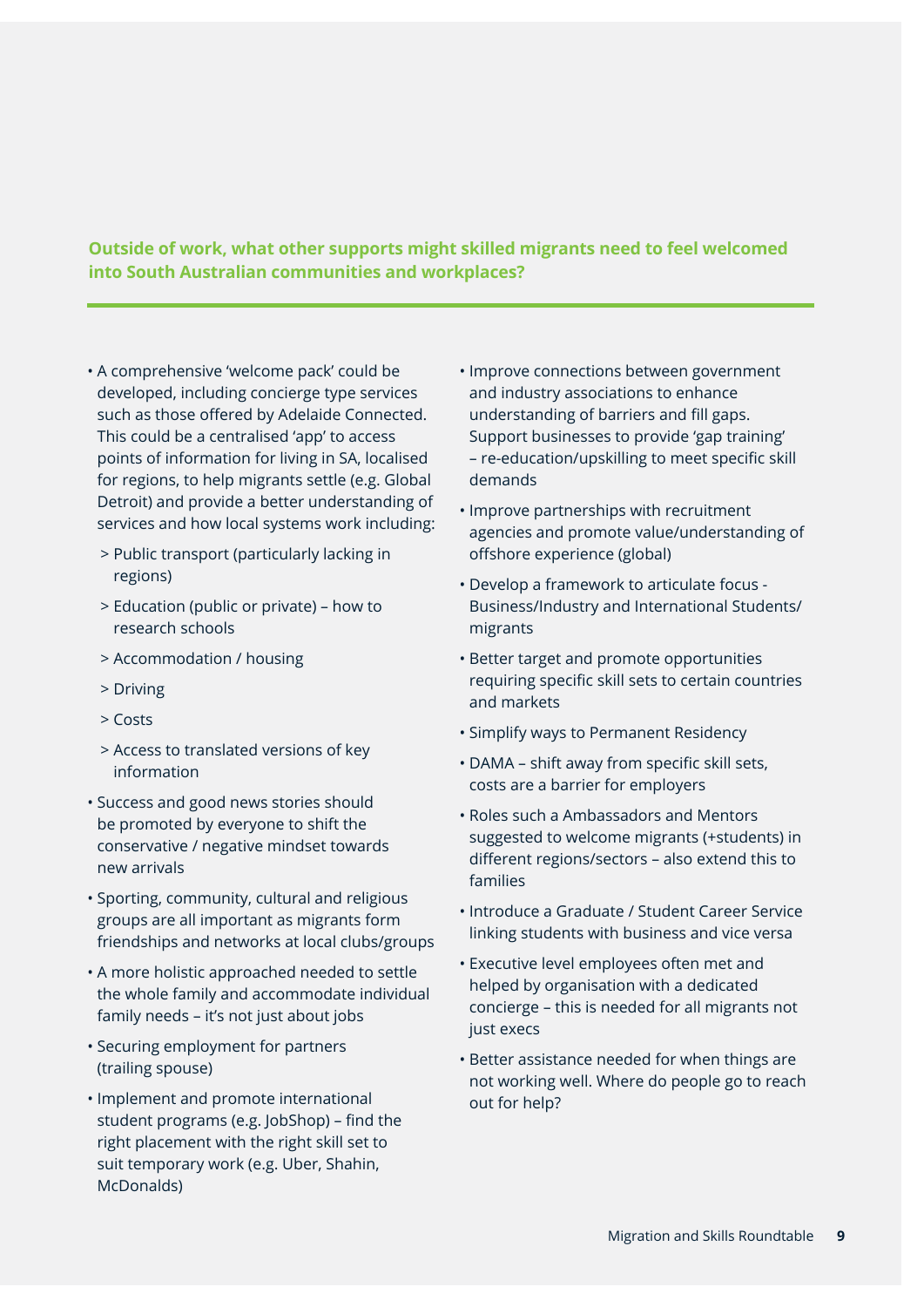#### **Outside of work, what other supports might skilled migrants need to feel welcomed into South Australian communities and workplaces? (continued)**

- Volunteering opportunities should be promoted as it can provide opportunities to develop local network and connections Libraries and community facilities are frequently accessed by new arrivals. What is their role?
- Service clubs are underutilised large number of professionals who can volunteer their time - potential for an 'army' of volunteers to assist with concierge service offer
- Promoting connections outside of existing culture. It's difficult to get locals to engage in events aimed at migrants
- Grants could be made available to specifically provide concierge services to regions
- State government has ability to influence licensing, housing etc
- Increase awareness of representatives at state/federal/local level and what they can do to help
- Government sponsored events to facilitate networking
- Ask migrants what they need (migrant experience/view to be explored in future roundtable)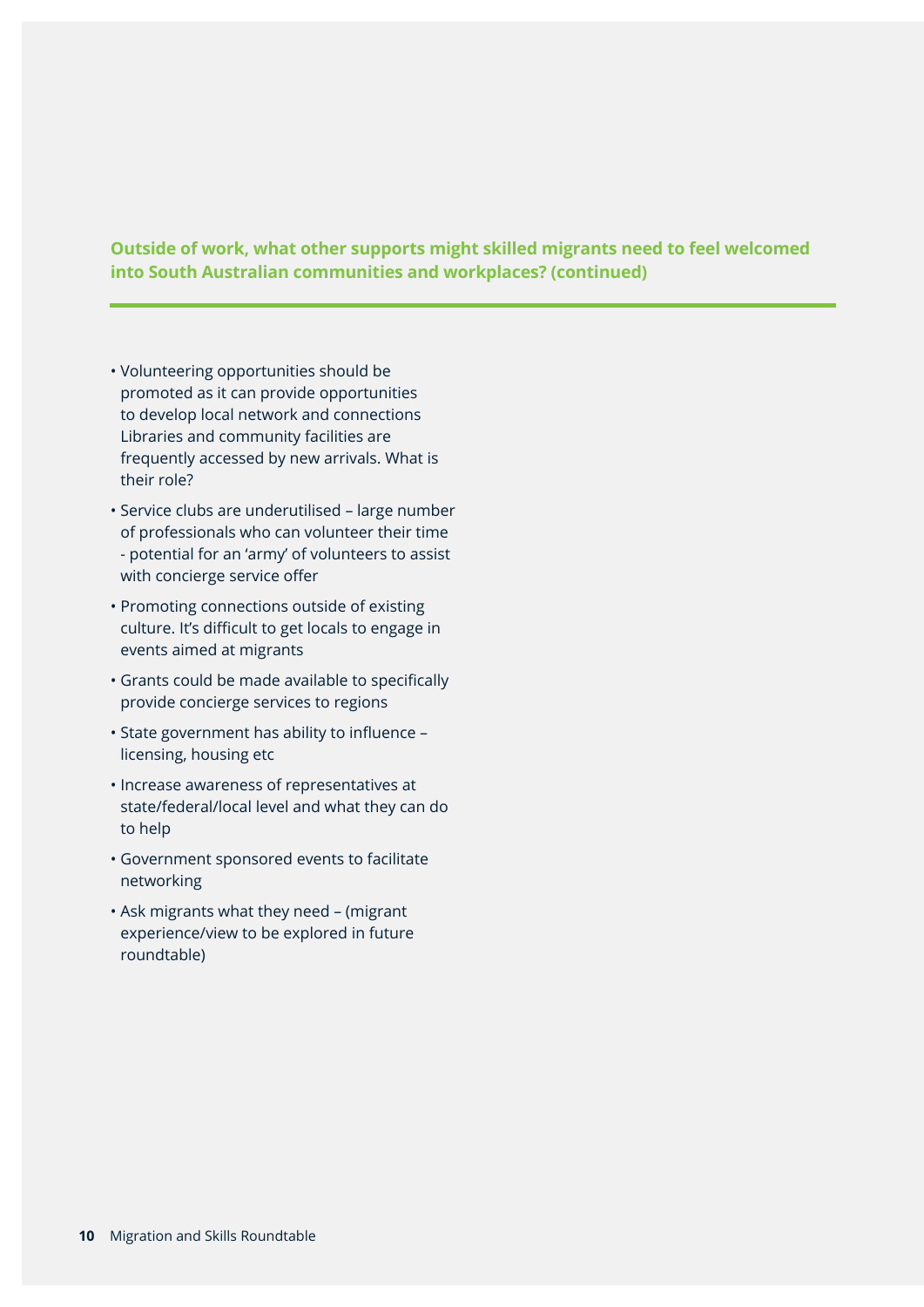### **NEXT STEPS**

**The Committee for Adelaide, DPC and DIS will meet to discuss how best to utilise the information gathered from this Roundtable and determine who is best suited to progress the issues and ideas raised during our discussion.**

**Plans are underway to bring together migrants to hear more about their experiences of relocating to Adelaide, what assistance they would have found useful for their settlement, and views on retention.**

**An Ideas paper will be developed to turn the ideas raised by businesses, migrants, and stakeholders into action.**